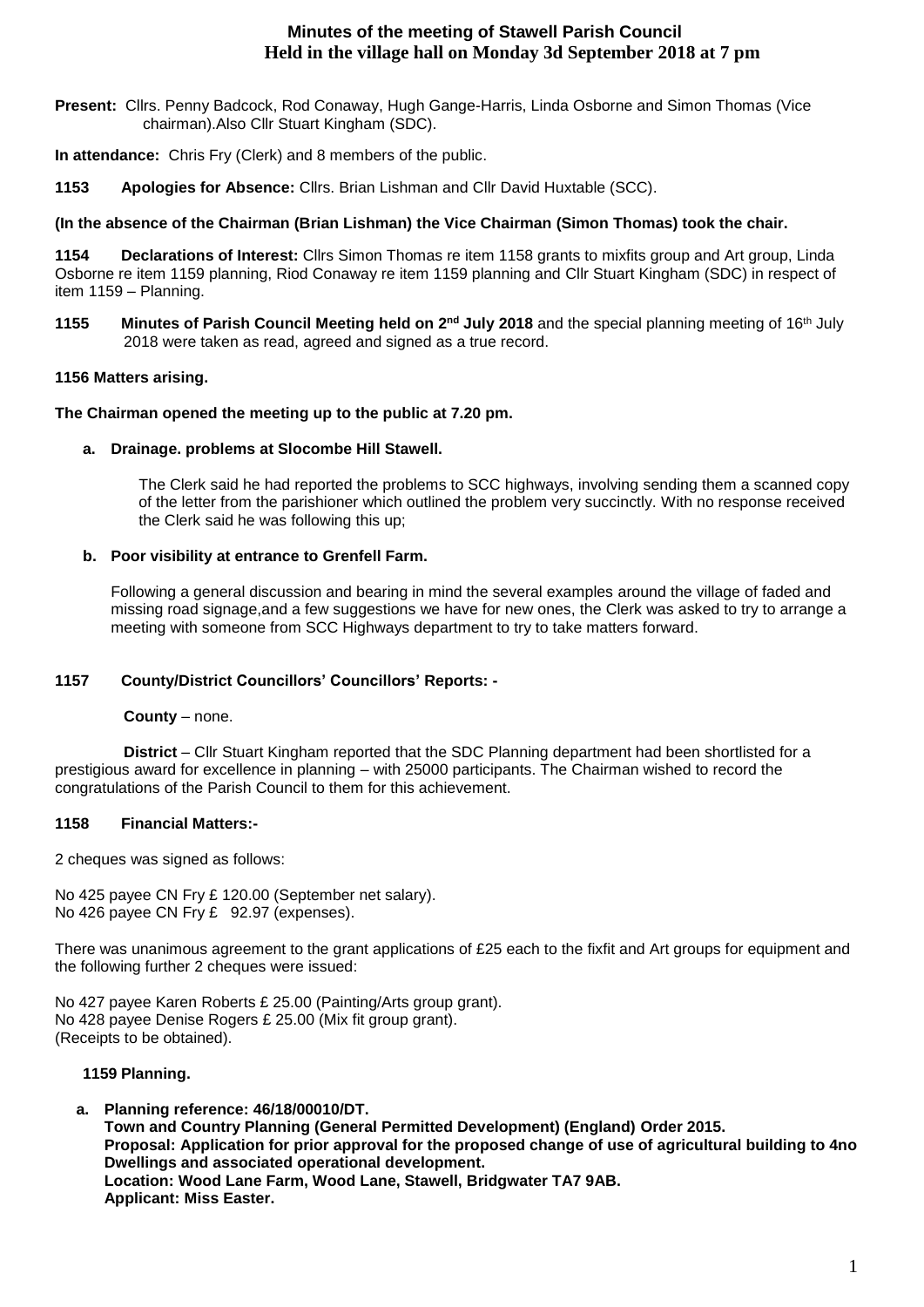A general discussion took place on the proposal. Wood Lane, being an unadopted lane, means that right of way along it is entirely a private matter for residents with a right of way over this lane.

The Clerk was asked to convey the following comments to be sent in to SDC Planners on the proposal:-

The Parish Council of Stawell objects to this proposal on the following valid planning grounds:

"There is some debate about the ownership of Wood Lane itself, although it is certainly un-adopted. Residents have right of way along the lane to access their properties. The verges are owned by the various land owners. There is an ancient 15 acre wood at the end of the lane which is of considerable historic interest and disturbance in the area therefore needs to be kept to a minimum.

The arable land is of high quality and requires heavy agricultural vehicles (combined harvesters, big tractors towing huge grain trailers and hay/straw transporters etc.) to farm it, particularly at harvest time. The livery stables in the lane also generates considerable visiting traffic and horse riders as well. There are no passing places in the lane.

The over-riding concern of the Parish Council is of increasing traffic using an already hazardous junction at the Stawell Road (adopted) with Wood Lane (un-adopted) junction to access the 4 new dwellings now being proposed within the barn. Visibility of vehicles emerging from Wood Lane is already a contentious problem for Parishioners, with the view to the right (down on to the moor) being almost blind. It is not an overstatement to describe the current situation as being an "accident waiting to happen".

The Parish Council suggests the Highways Department re-assess the situation as Stawell Road is public highway, and in the interest of public safety the volume of additional traffic represented by this proposal should not be underestimated".

#### **b. Application reference: 46/18/00009/CAN.**

#### **Proposal: Erection of a general purpose agricultural building for the dry storage of hay and machinery.**

**Location: Land to the south of Goosegreen Farm, Sutton Mallet, Bridgwater Somerset TA7 9AR. Applicant: Mrs Wills.**

This application is very similar to a previous one – reference 46/17/00015/CAN of late 2017/early 2018 which was refused. A full discussion took place following which the Clerk was asked to sent the following comments to the SDC planning department.

The Parish Council of Stawell strongly objects to this proposal on the following valid planning grounds:

"The location paddock already holds thousands of litres of rainfall. The run-off from the roof of the proposed building would greatly worsen an already significant flood problem at the lower end of Moor Road and would have a detrimental impact on the street scene of the village. Moor Road being the main residential area of Sutton Mallet.

The applicant's main farming enterprise is based some 15 miles distant of Sutton Mallet and it would seem more appropriate for this type of storage facility to be sited there, rather than this small paddock so remote from the enterprise.

The activity created by this development would be unwelcome in the village when compared to the grazing of livestock in the paddock which has for many years been its use.

It seems unjustifiable to burden the village's single track road network, which already has to cope with both residential and agricultural traffic, HGV's, school transportation, buses and cyclists with the additional traffic this application would involve."

## **1160 Correspondence.**

#### **a. Highways Structural Maintenance Programme.**

The Clerk read an email from Peter Elliott, Communications Officer SCC which introduced a new web page where the public can find details of all planned structural maintenance work for the current financial year.

The web page can be found at: **<https://www.travelsomerset.co.uk/structural-maintenance/>**